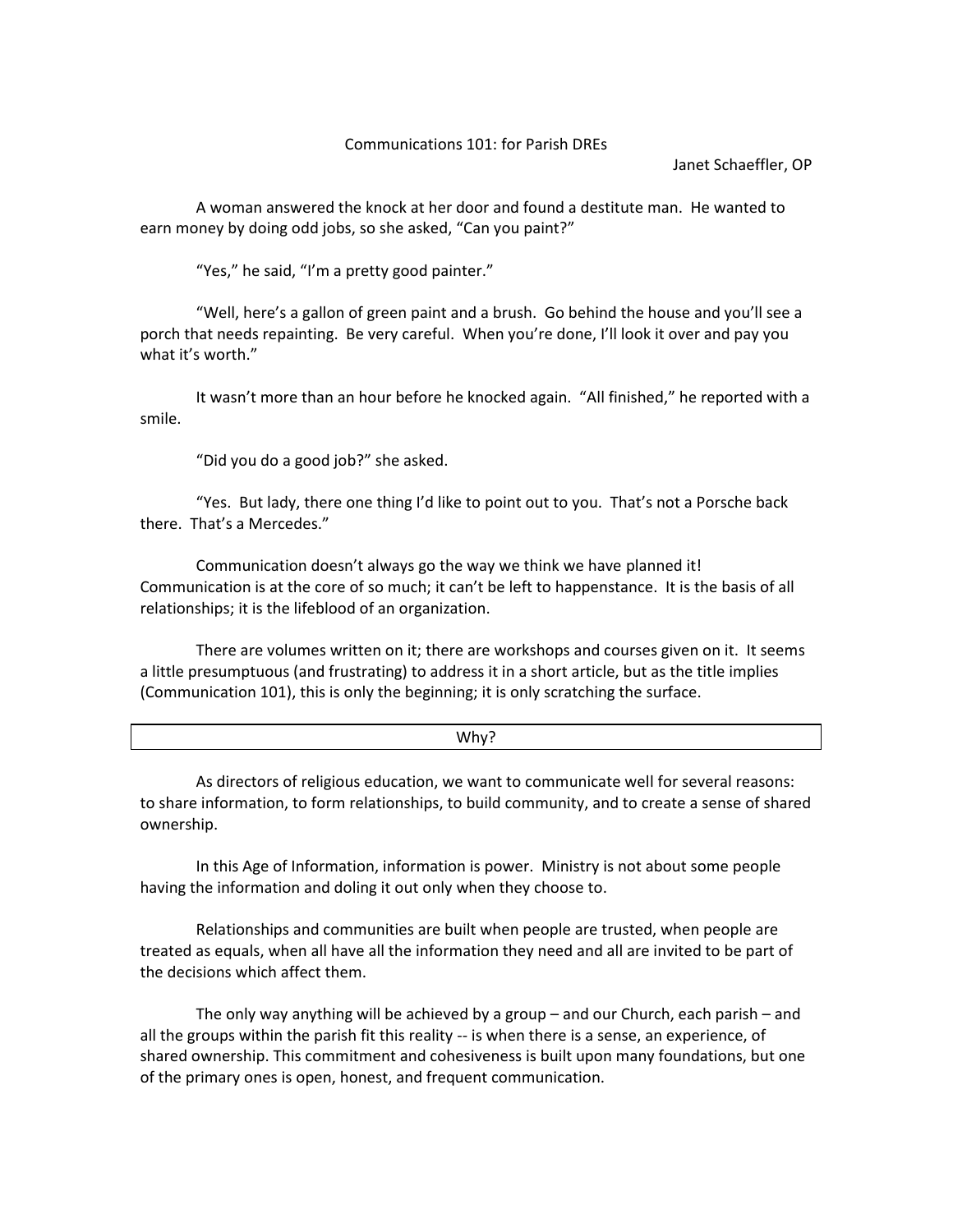| Who?                                                                                   |  |  |
|----------------------------------------------------------------------------------------|--|--|
|                                                                                        |  |  |
| The apswer to this question is easy: everyone and everybody. Keen all your shappels of |  |  |

The answer to this question is easy: everyone and everybody. Keep all your channels of communication open. No one is unimportant. Pastor, principal, catechists, school faculty, youth minister, liturgist and music director, maintenance staff, Education Commission, Parish Council, Finance Commission, diocesan staff – to name just a few.

How and how often you communicate with them is determined by your parish's structures and methods. Be sure you know what the best method of communication is for each person. For instance, some pastors like things in writing first so they can think it over before a meeting/appointment. If frequent staff meetings are not a part of your parish procedures, ask for a regular meeting with the pastor (and the principal – and any others whenever necessary) so that everyone is always on top of things before they happen and are part of the decisionmaking processes.

How?

Perhaps the most important rule of thumb to remember here is that everything communicates. Just as our Catholic heritage shows us that we communicate not just with words but with symbol, music, movement, mystery, season, space, time, ritual, and tradition, everything that we do (and don't do) communicates something to our colleagues and the people to whom we minister. What does your building say? How are people welcomed when they enter any of the buildings, when they call on the phone, when they wait in the parking lot, etc.? How do you pray together; what do those prayers – and the way you pray -- communicate about what you believe about God – and one another?

Remembering that everything communicates, let's look at some specific avenues of communication which are part and parcel of the life of a DRE (with a few pointers for each one):

 The written word. This can take many forms: formal letters, e-mails, memos, handwritten notes, the church bulletin, the parish website, newsletters for catechists and/or families, etc.

Short, attractive, and affirming are good rules for the written word. Tastefully designed notices or brochures creates the impression that the gathering - or the announcement - has some significance.

Use the written word to acknowledge and affirm people.

Share the information that is needed and of interest; people generally prefer short sentences with little or no jargon.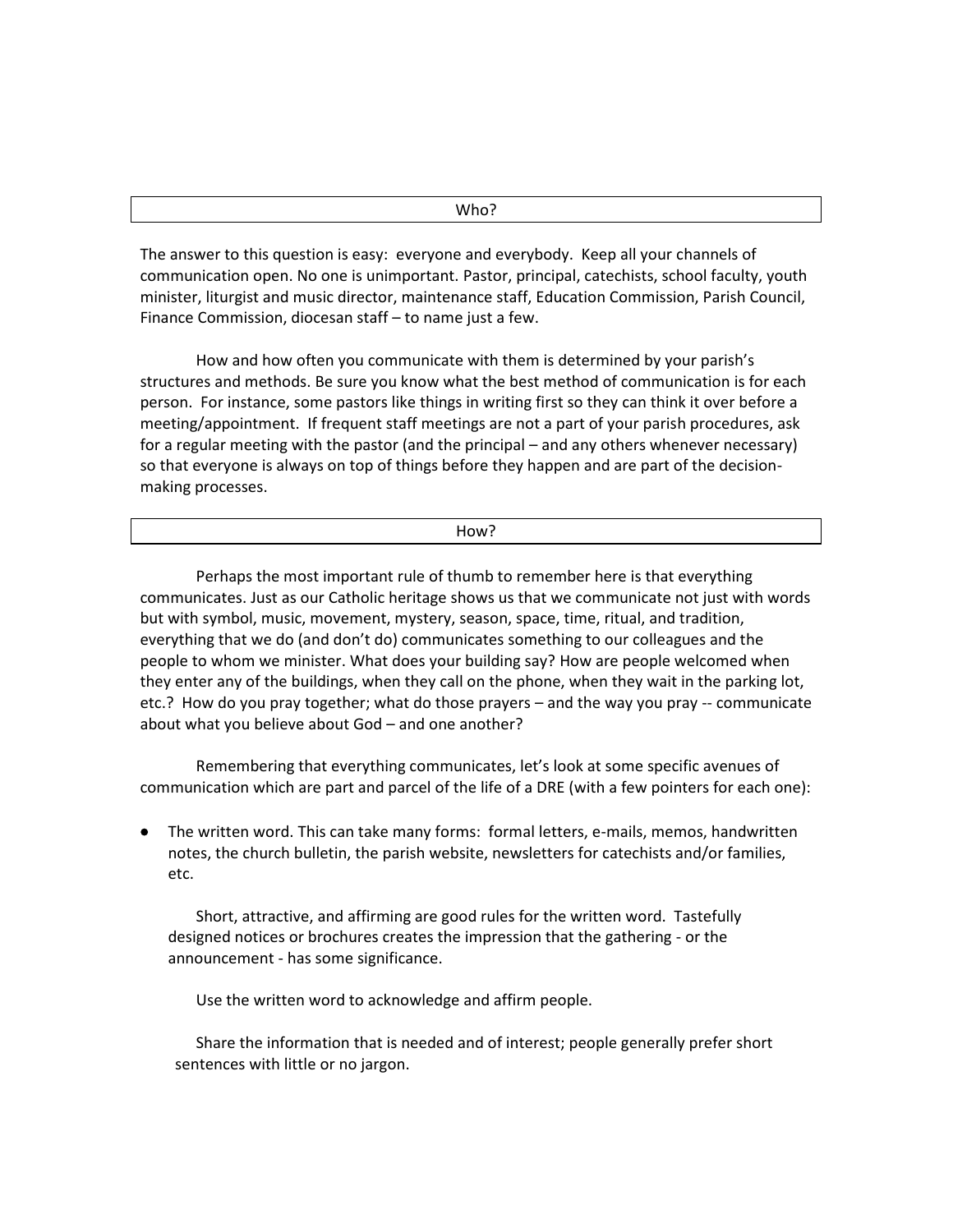In today's electronic world, it has been proven that people pay more attention to emails, websites, and faxes than ground mail, so don't discount its importance. Go to where the people are.

 That being said, this may sound like a contradiction. Get in the habit, too, of sending a hand-written note or card to someone who needs a thank you, an affirmation, or just a word of encouragement or acknowledgment. It takes a few minutes, but means a lot to the recipient, especially in this day of impersonal and easy e-mail messages. Somehow, when someone goes to the trouble of hand writing a letter or card, actually puts a real stamp on it and writes out your name and address instead of a computer label, it can make you feel like a very significant person.

• Public speaking. It has been said: "The mind is a wonderful thing. It starts working the minute you're born and never stops until you get up to speak in public." Yet, DREs can't get through life without speaking in front of others.

 The form that most public speaking takes for a DRE is catechist meetings, parents meetings, and/or adult faith formation sessions. People's time is valuable; therefore, any gathering we invite people to needs to be well-planned, well-organized and well done. Often that might mean "rehearsing" things ahead of time to be sure that everything is in place and will go smoothly. All the principles of adult learning remind us that people learn the least when they are lectured to; rather, they need to be involved in the learning process. Our gatherings, then, need to include time for interpersonal communication through small groups as well as the large group.

- Small Group Dynamics. The DRE often finds herself/himself working with small groups: catechists, committees, volunteer helpers, parish staff, etc. Even though, at times, groups might have their shortcomings (the anonymous statement: "A camel is a horse designed by a committee."), the wisdom that often results can be inspiring. As a facilitator of a small group, draw out all members, make them feel good about being in the group, and build a sense of interdependence among them. Encourage decision-making through a four step process of identifying the problem, analyzing it, developing and evaluating alternative solutions, and implementing the plan.
- Conflict Resolution. Every group will experience conflicts from time to time. They come in all sizes and shapes; some might take a skilled outside facilitator to help with the resolution. But most DREs can manage the situation by following a few simple rules: 1) Admit that a conflict exists and get everyone to face it as soon as possible. 2) Define it. Analyze it carefully and attempt to identify the actual sources of conflict. (Often the visible issue may only be a symptom of a more deep-seated conflict.) 3) Bring the right people together. Any friction has to be resolved by those who are involved in the disharmony.
- Listening. This is, perhaps, the height of communication. Listening to another validates that person's experience and existence. When we are listened to, it creates us. It makes us unfold and expand. It actually takes great inner resources to be a good listener. Many times, we feel that unless we are doing the talking, no real communication is going on.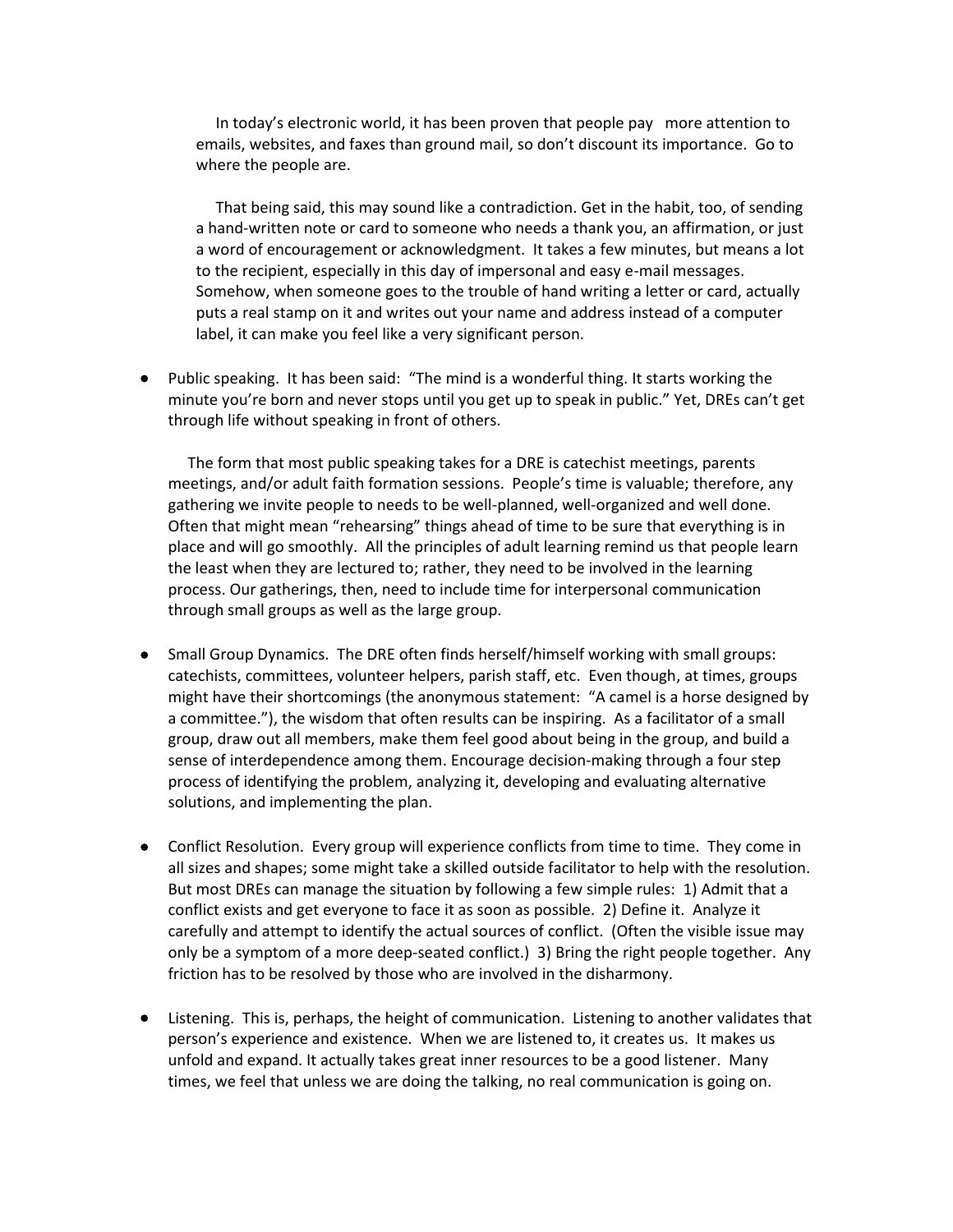Shouldn't our parishes be the places where people know they will be listened to … no matter what?

 The Book of Sirach reminds all of us, but especially us as ministers, the necessity - and beauty - of listening: "If you love listening, you will learn. If you lend an ear, wisdom will be yours." (Sirach 6:33)

## Some Concluding - But Important - Do's and Don'ts

- Communication is always two-way. We do have important information to share. Yet, do we always find ourselves informing families (or maintenance staff, etc.) or do we ask them for their input, their ideas, their needs?
- Avoid using "but." "But" can have the effect in the mind of the hear-er -- of negating whatever positive statement preceded it. Use "and" instead and watch your communications change. Avoid "you." Use "we." "You" can sound preachy, judgmental, or dictatorial. We are in this together.
- There is a direct link between effective communication and a high level of awareness. To focus on what we need to say and do – in light of listening to the needs of others – this can be accomplished by centering ourselves through prayer. Never go into an important meeting (and which meetings aren't important?) or an appointment without first centering in quiet reflection - if even for a moment.
- Watch your language. Language is powerful. What we call something says what we think about it. Language educates and forms our thinking. What do you want your parishioners to believe about faith formation today? Think seriously about it and then use the words to accompany it. Some suggestions you might want to consider:
	- Avoid all "school" language. Catechesis is much more than an educational enterprise. Educational language keeps faith formation in the realm of memorizing facts and doctrine and while that is part of it, catechesis is about a journey that is lifelong and is a relationship. It's about being converted to a specific way of life of discipleship.
	- Avoid "attending" Mass. We celebrate liturgy. We participate in liturgy. "Attending" seems to make it a spectator sport.
	- Avoid "getting" the sacraments. We celebrate the sacraments. Sacraments are not "things" we get. They are celebrations; they are the actions of the community. They empower us to be someone and to live our lives in a different, a radical way.
	- Avoid language which indicates that sacramental preparation is "getting them ready for one special day." It's about a whole lifetime.